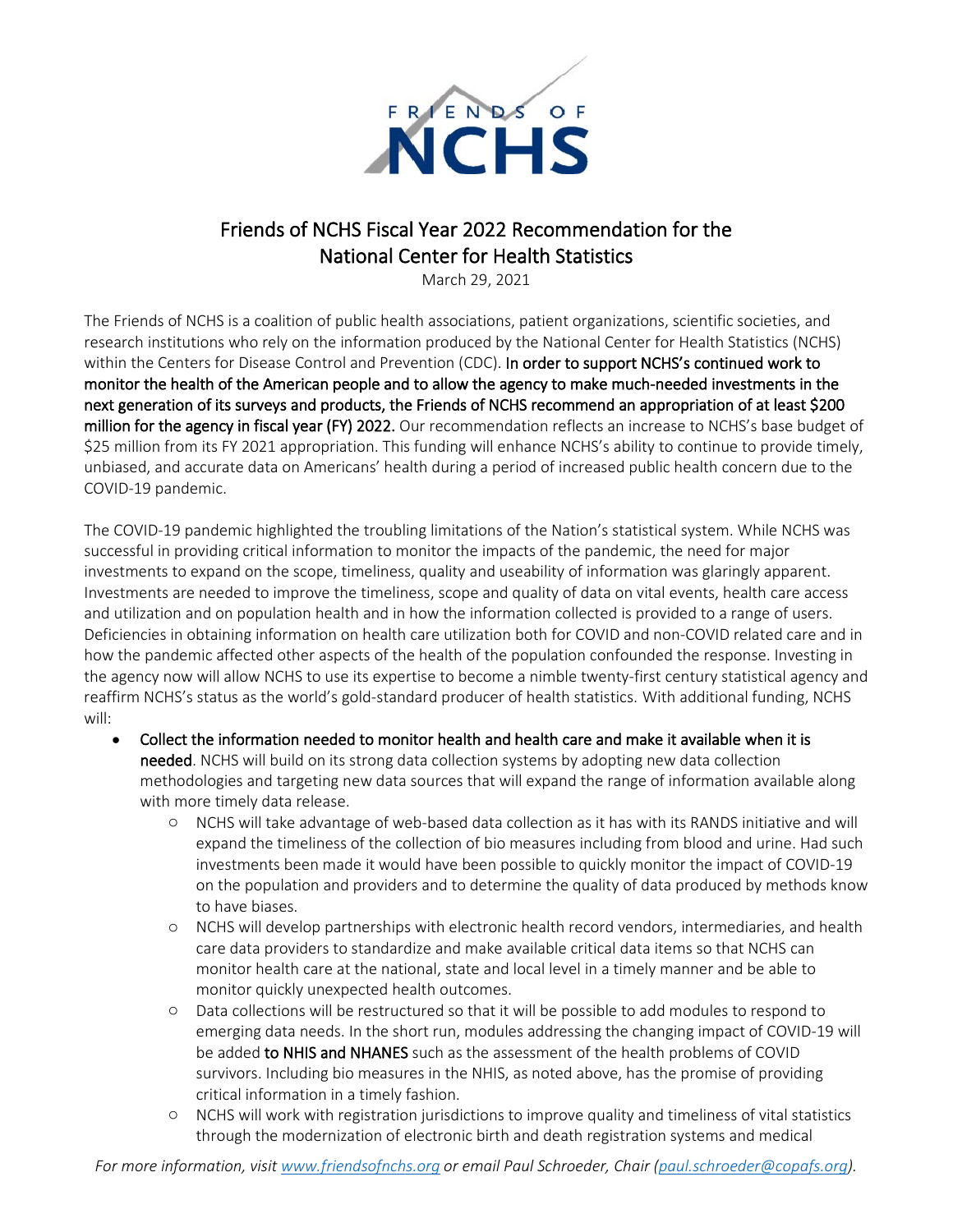examiner/coroner case management systems and assuring interconnectedness with electronic health records. There is a need for standardizing and rationalizing the collection of vital registration data at the county and state level, improving the training around vital registration data, and ensuring that critical demographic information is systematically collected.

- o NCHS will expand the use of machine learning and artificial intelligence to improve efficiency of data collection and processing. These technologies could allow NCHS to automate the coding of deaths of high public health interest such as drug overdose deaths, emerging infectious diseases, deaths due to natural disasters, and infant and maternal deaths, which are currently coded manually.
- o NCHS will advance the linkage and integration of data reporting systems at the data provider level to increase collection and processing efficiency, reduce burden on local data providers, and enable faster analysis and release of statistics.
- Significantly expand the Data Linkage Program of NCHS across HHS and other government data holdings. NCHS has over the years shown the benefit in linking it survey and vital registration data with CMS, SSA and HUD data holdings but has lacked the requisite support to really make a difference. COVID-19 has shown that we need to bring data together in new ways to better measure the impact of disease on disadvantaged populations. NCHS will make its data linkage program at least equivalent to its other data systems activities and will continually link to data systems throughout HHS and government and to present its findings for policy makers in a timely manner and provide these linked files in a secure environment for researchers.
- Make data more easily accessible for policy formation, program monitoring and research. NCHS will restructure its data access platform so that information can be found easily and presented in a way that will address pressing questions about the range of health and health care concerns.
	- o NCHS will expand the availability of information for geographic areas while protecting confidentiality. For some data systems this will require sample expansion so that generalizable estimates can be made for subnational areas. For some systems additional location information will need to be obtained. For all systems, data access mechanism will need to be developed that provide needed information at the geographic level desired while protecting the confidentiality of the data providers.
	- o NCHS, along with CDC, is in the process of moving to a cloud infrastructure, however NCHS will require additional security for personal identifying information (PII) and electronic health records (EHR). For external users, this could also take the form of a Virtual Research Data Center - many researchers do not live close enough to a brick-and-mortar RDC and COVID has severely restricted access to physical buildings.
- In addition to improvements in data collection and dissemination, produce data analyses that are more policy relevant. In response to the need for information to inform COVID-19 policy, NCHS modeled granular data to produce more robust demographic and geographic analyses. An expansion of work in this area will allow for the more rapid sharing of key findings. The results of these models will only be of use if they are developed in a transparent way with appropriate attention to model limitations. A robust research program is needed to support these efforts.

Even under a tightly constrained budget, NCHS has pioneered innovative new techniques to get the most value out of every taxpayer dollar. Over the past several years, NCHS has closed the gap between data collection and publication for leading causes of death, resumed official estimates of maternal mortality after over a decade, implemented literal text analysis to identify the drugs most frequently involved in overdose deaths, executed a redesign of the Health Interview Survey to reduce the burden on respondents, and contributed to the design and implementation of the Household Pulse Survey during the pandemic. These achievements only serve to highlight how far additional investment in NCHS would go towards helping the agency rise to the challenges it faces.